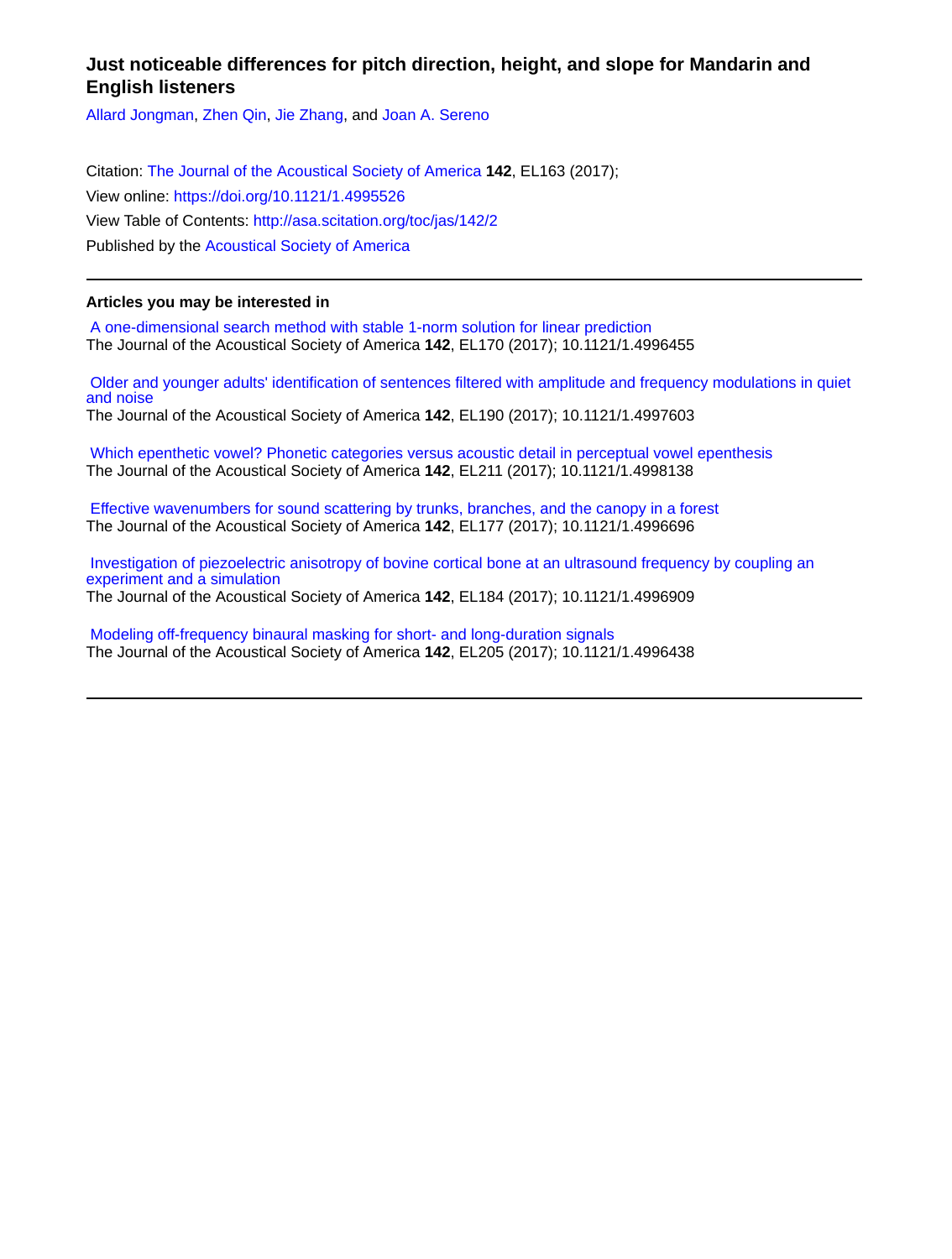

# Just noticeable differences for pitch direction, height, and slope for Mandarin and English listeners

Allard Jongman,<sup>a)</sup> Zhen Qin, Jie Zhang, and Joan A. Sereno Department of Linguistics, University of Kansas, 1541 Lilac Lane, Lawrence, Kansas 66045-3129, USA [jongman@ku.edu](mailto:jongman@ku.edu); [qinzhenquentin2@ku.edu](mailto:qinzhenquentin2@ku.edu); [zhang@ku.edu](mailto:zhang@ku.edu); [sereno@ku.edu](mailto:sereno@ku.edu)

Abstract: Previous studies on tones suggest that Mandarin listeners are more sensitive to pitch direction and slope while English listeners primarily attend to pitch height. In this study, just noticeable differences were established for pitch discrimination using a three-interval, forcedchoice procedure with a two-down, one-up staircase design. A high rising and a high falling Mandarin tone were manipulated in terms of pitch direction, height, and slope. Results indicate that, overall, Mandarin listeners are more sensitive to pitch slope and English listeners to pitch height. However, these effects are modulated by both the direction (falling/rising) and slope of the pitch contours.

© 2017 Acoustical Society of America [RS]<br>Date Received: May 16, 2017

Date Accepted: July 11, 2017

#### 1. Introduction

Mandarin Chinese (henceforth, Mandarin) distinguishes four lexical tones as in /pal/ "eight" (a high level pitch, Tone 1), /pá/ "to pull out" (a high rising pitch, Tone 2), /pa/ "to hold" (a low dipping pitch, Tone 3), and /pa/ "father" (a high falling pitch, Tone 4). These tonal contrasts are cued by both pitch height and the direction of pitch change within a syllable. Listeners with different language backgrounds use different cues to perceive lexical tones. Previous studies (e.g., [Burnham and Mattock, 2007;](#page-7-0) [Francis](#page-7-0) et al., 2008; [Gandour, 1983](#page-7-0)) found that while Mandarin listeners are more sensitive to pitch direction, English listeners attend more to pitch height as a cue. English listeners were also found to be less sensitive to pitch slope [\(Gandour and Harshman,](#page-7-0) [1978\)](#page-7-0), although the relative contribution of slope seems to vary as a function of the number of dimensions manipulated [\(Gandour, 1983](#page-7-0)). Studies on the categorical perception of lexical tone suggest that speakers of non-tone languages may have a psychoacoustic advantage over speakers of tone languages. While Mandarin listeners are not sensitive to minor pitch changes in their tonal categorization, English listeners are able to detect subtle pitch variations that correspond to within-category differences for native Mandarin listeners [\(Leather, 1987;](#page-7-0) [Stagray and Downs, 1993\)](#page-7-0).

Few psychophysical studies have examined tone perception in listeners of tone and non-tone languages. Most notably, [Liu \(2013\)](#page-7-0) measured just noticeable differences (JNDs) of tone discrimination for Mandarin and English listeners. Level, rising, and falling tones within or across tone boundaries were presented as standard stimuli, and tones at lower and higher  $F0$  values at onset or offset served as test stimuli in a threeinterval design. On each trial, a standard tone was presented followed by a standard and a test tone in random order.

Consistent with prior studies, [Liu \(2013\)](#page-7-0) found that the discrimination pattern of tones within and across boundaries indicated that Mandarin listeners perceived lexical tones categorically, whereas the English listeners did not. The JND results also showed the effect of listeners' language background: while the Mandarin and English listeners did not differ in their performance for level tones, they did differ in their perception of falling and rising tones. Specifically, the Mandarin listeners had a significantly higher JND than the English listeners in discriminating pitch change at the offset of falling tones, and the English listeners showed a significantly higher JND than the Mandarin listeners in discriminating change at the onset of rising tones. Since position (i.e., onset vs offset) and pitch direction (i.e., falling vs rising) co-vary in Liu's

<sup>&</sup>lt;sup>a)</sup>Author to whom correspondence should be addressed.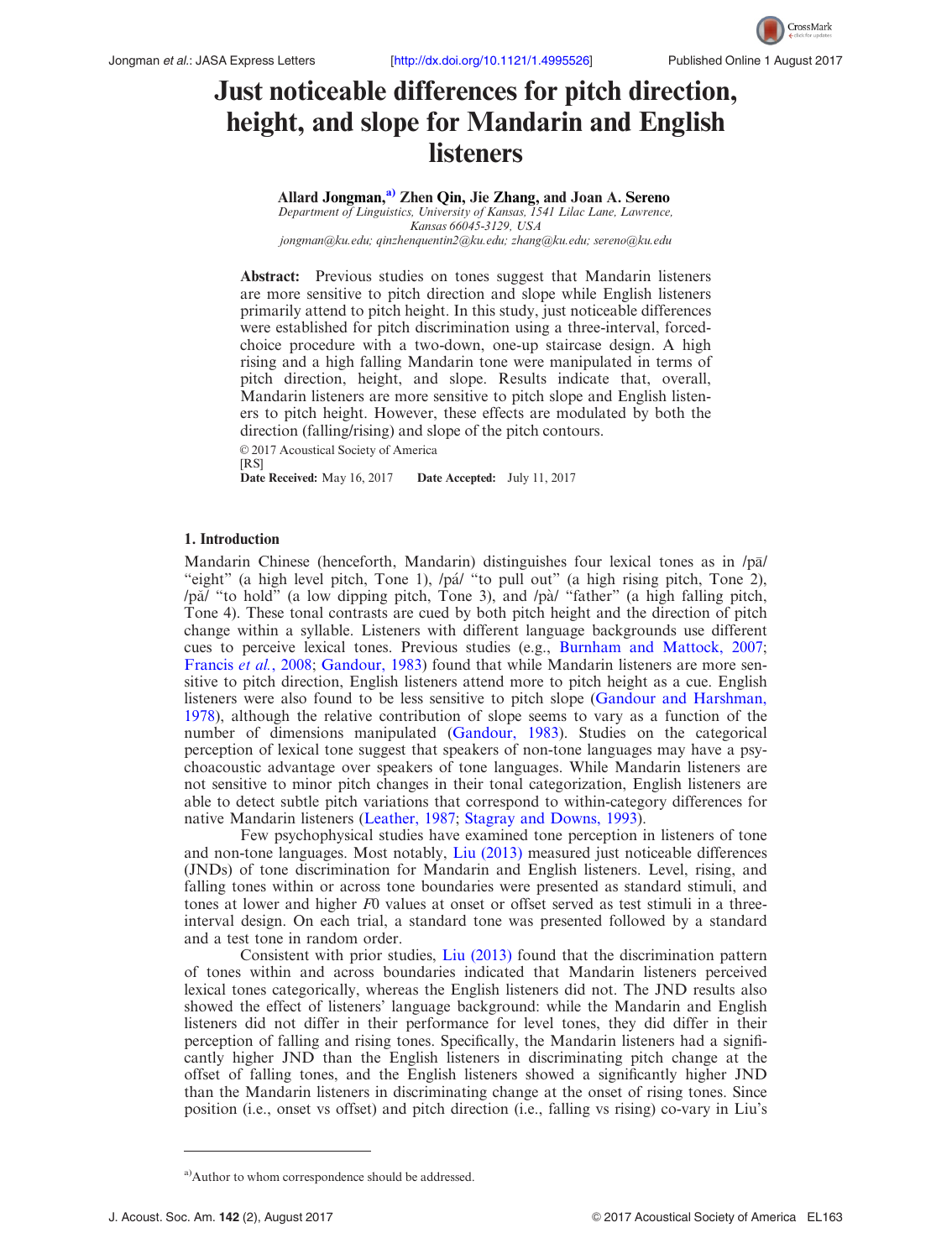Jongman et al.: JASA Express Letters [<http://dx.doi.org/10.1121/1.4995526>] Published Online 1 August 2017

design, it is unclear whether the two groups of listeners have different sensitivities to the onset versus offset of tone contours or to the rising versus falling tone contours.

Given that position and tone contour are not separately examined in [Liu's](#page-7-0) [\(2013\)](#page-7-0) study, additional research is necessary to establish and compare the JNDs of Mandarin and English listeners. The primary goal of the current study is to examine whether language background influences listeners' use of pitch direction, height, and slope in tone perception. Extending [Liu \(2013\)](#page-7-0), JNDs of pitch contour change were measured for Mandarin and English listeners. Given previous findings on the use of pitch cues (e.g., [Burnham and Mattock, 2007](#page-7-0); [Francis](#page-7-0) et al., 2008; [Gandour and](#page-7-0) [Harshman, 1978;](#page-7-0) [Gandour, 1983](#page-7-0)), we predict that Mandarin and English listeners will show different sensitivities to pitch direction, height, and slope at the psychophysical level. While Mandarin listeners are predicted to show a lower JND than English listeners for pitch direction and slope, English listeners are predicted to show a lower JND than Mandarin listeners for pitch height.

### 2. Method

#### 2.1 Listeners

Twenty-one native speakers of Mandarin and 21 native speakers of English participated in our experiment. All were students at the University of Kansas. The Mandarin listeners were Mandarin-English bilinguals who started learning English after age 12 in China and had lived in the U.S. for less than 4 years. Thirteen Mandarin listeners reported their English proficiency as advanced, with a self-reported estimate of frequency of daily English usage ranging from 20%–80% (mean: 57%). The remaining 8 Mandarin listeners reported their English proficiency as intermediate, with estimates of their frequency of daily usage ranging from 50%–95% (mean: 74%). In addition, 11 of the 21 Mandarin listeners reported having played a musical instrument (including voice), with a range from 0.5–11 yrs (mean: 3.45 yrs).

The English listeners were monolingual speakers with no previous exposure to Mandarin or any other tone language. Nineteen reported having played a musical instrument, with a range from 1 to 15 yrs (mean: 6.1 yrs). None of our participants reported any speech or hearing impairment. All participants were paid for their participation.

#### 2.2 Stimuli

First, a young female native speaker of Mandarin produced the vowel /a/ with a high falling tone (Tone 4) and with a high rising tone (Tone 2). Since we adopted a threeinterval, forced-choice procedure in our experiment, standard and test tones were used as stimuli. Then, a standard contour falling from 200 Hz at tone onset to 170 Hz at tone offset and another standard contour tone rising from 200 Hz at tone onset to 230 Hz at tone offset were resynthesized from the natural falling tone (Tone 4) and the rising tone (Tone 2), respectively, using the time-domain "pitch synchronous overlap add" method in Praat. The standard tones had a duration normalized to 295 ms (original durations of the falling and rising tones were 213 and 377 ms, respectively) and intensity to 70 dB sound pressure level (SPL) (original falling tone: 69 dB SPL; rising tone: 67 dB SPL). Finally, test tones were generated by systematically manipulating the pitch contour of the falling and rising standard tones in terms of pitch height and pitch slope.

For pitch height, tones that were parallel to the standard falling and rising tones in pitch contour but started (and ended) at lower and higher F0 values (i.e., ranging from 1 to 15 Hz in 1 Hz steps) were resynthesized as test stimuli. The use of 1 Hz steps ensured that we would not be underestimating our listeners' sensitivity ([Flanagan and Saslow, 1958\)](#page-7-0). The range of 1–15 Hz was partially based on [Liu \(2013\)](#page-7-0) who had used a range of  $1-20$  Hz. Based on his results, it was clear that  $1-15$  Hz would be sufficient to obtain reliable JND estimates.

The test stimuli for the falling tone (200–170 Hz) had onsets ranging either from 215 to 200 Hz (higher condition) or from 200 to 185 Hz (lower condition), as illustrated in the top-left panel in Fig. [1.](#page-3-0) The test stimuli for the rising tone (200–230 Hz) had onsets ranging either from 200 to 215 Hz (higher condition) or from 185 to 200 Hz (lower condition), as shown in the top-right panel.

For pitch slope, tones that were identical to the standard falling and rising tones in average pitch height but had either a shallower or steeper slope were resynthesized as test stimuli. These stimuli were derived by adjusting the onset and offset of the standard tone in opposite directions by 1 to 15 Hz in 1 Hz steps. The test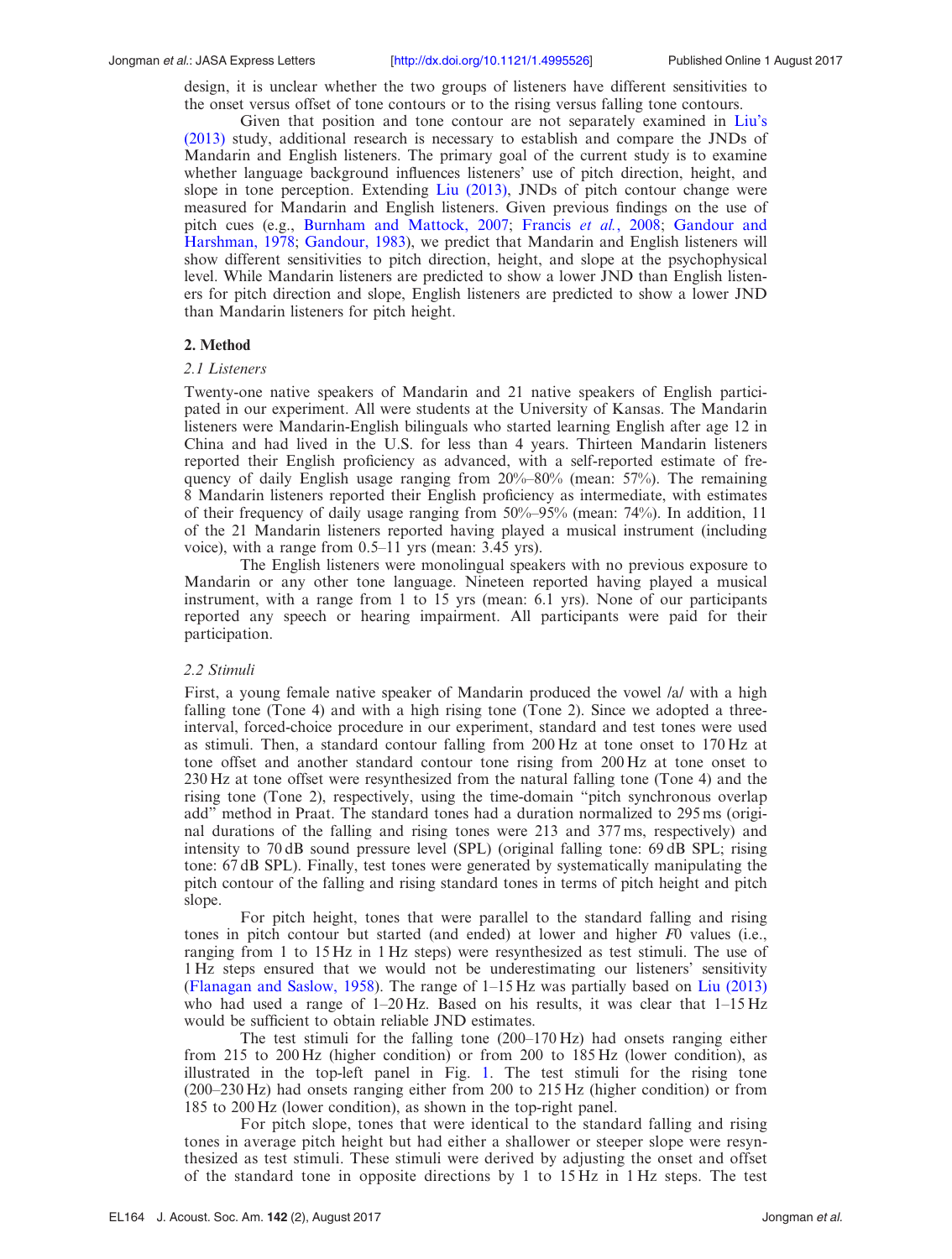<span id="page-3-0"></span>

Fig. 1. Schematic representation of F0 contours varying in pitch height (top panels) and pitch slope (bottom panels) for the falling tone (left panels) and rising tone (right panels).

stimuli for the falling tone (200–170 Hz) had onsets ranging from 200 to 185 Hz and offsets ranging from 170 to 185 Hz in the shallower condition and had onsets ranging from 200 to 215 Hz and offsets ranging from 170 to 155 Hz in the steeper condition, as illustrated in the bottom-left panel in Fig. 1. The test stimuli for the rising tone (200–230 Hz) had onsets ranging from 200 to 215 Hz and offsets ranging from 230 to 215 Hz in the shallower condition and had onsets ranging from 200 to 185 Hz and offsets ranging from 230 to 245 Hz in the steeper condition, as shown in the bottom-right panel.

Thus, there were eight conditions in total: Four for the pitch height stimuli (i.e., falling-higher, falling-lower, rising-higher, and rising-lower), and four for the pitch slope stimuli (i.e., falling-shallower, falling-steeper, rising-shallower, and rising-steeper).

#### 2.3 Procedure

Using a three-interval, forced-choice procedure with a two-down, one-up tracking algorithm ([Levitt, 1971](#page-7-0)), JNDs of tone pitch discrimination were measured for each condition following [Liu \(2013\).](#page-7-0) It should be noted that while Liu manipulated only the onset or the offset of the tones, we manipulated both simultaneously. For example, a JND of 7 Hz for the slope condition would mean a 7 Hz difference at the onset and a 7 Hz difference in the opposite direction at the offset. The experiment used a staircase script adopted from [Hairston and Maldjian \(2009\)](#page-7-0) in E-Prime. On each trial, a standard tone was presented in the first interval, followed by another standard tone and a test tone randomly ordered in the second and third intervals. Similar to [Liu \(2013\),](#page-7-0) a 400 ms inter-stimulus interval was selected, which ensured that perception was based on language-specific phonological (rather than auditory) memory (e.g., [Werker and](#page-7-0) [Logan, 1985\)](#page-7-0). Listeners were instructed to focus on the pitch contour of the first tone and to judge which of the last two tones was different from the first one. The listeners were required to respond within 10 s after each trial.

The stimuli were blocked within each condition with four blocks for pitch height and four blocks for pitch slope. For each block, the F0 change (at the onset and offset; positive or negative) started at 15 Hz and was adjusted in 5 Hz steps for the first three reversals and in 1 Hz steps after that. The threshold for each block was based on the average onset F0 change corresponding to the last two reversals in the adaptive track. There were three repetitions for each condition and it took the listeners 50–60 min to complete the entire experiment. The blocks in each repetition were randomly ordered for each listener.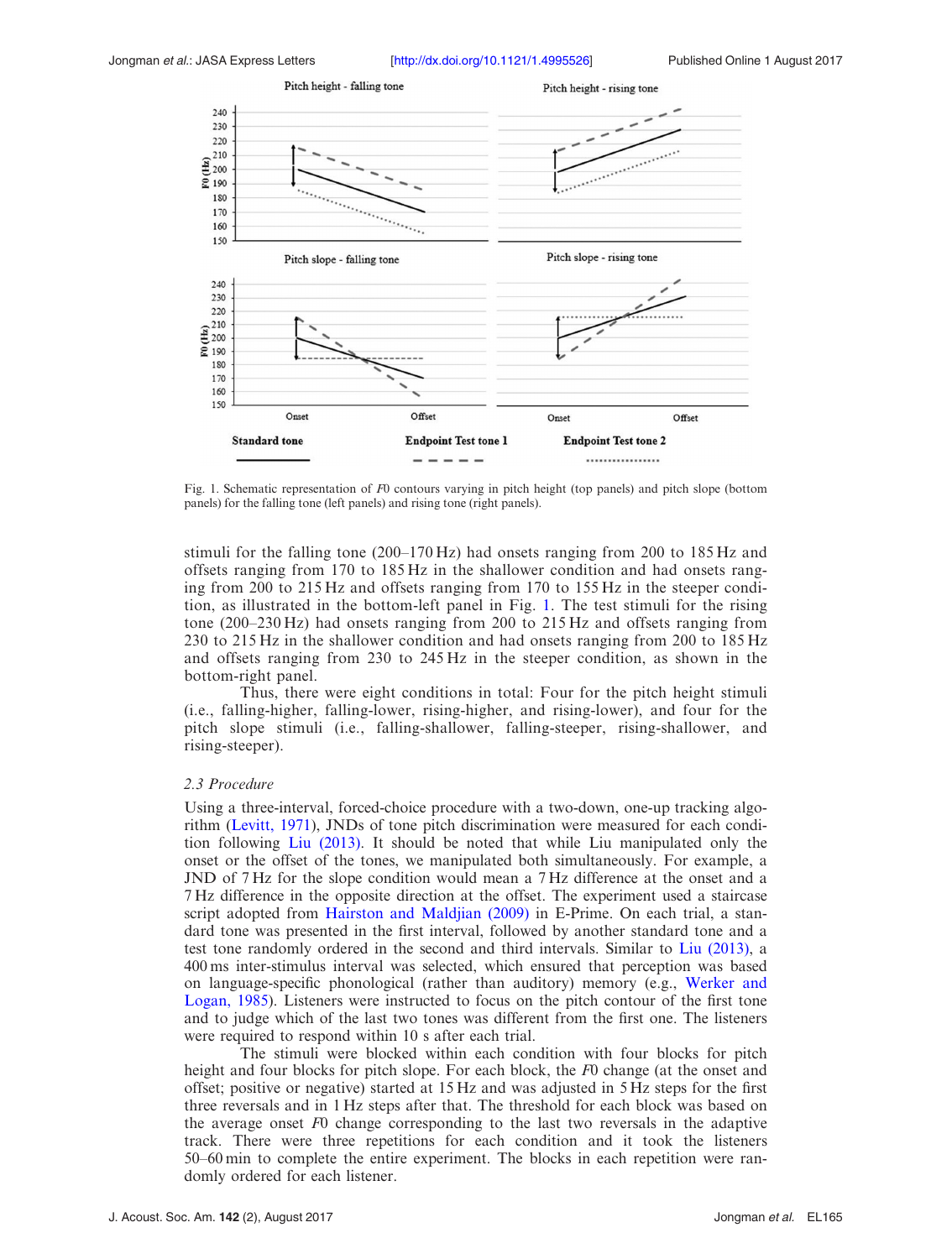#### <span id="page-4-0"></span>3. Results

#### 3.1 Language, cue, and direction

We first examined the effects of Language (Mandarin, English), Cue (pitch height, pitch slope), and Direction (falling, rising). We are primarily interested in potential differences between the Mandarin and English listeners as revealed by significant interactions between Language and Cue and Language and Direction. Pitch height and pitch slope are not directly compared since they do not have the same units of measurement.

A three-way repeated-measures analysis of variance (ANOVA) with Language as between-subjects factor and Cue and Direction as within-subjects factors was conducted on JNDs of the Mandarin and English listeners in the pitch height and pitch slope conditions. The results did not show a main effect of Language  $[F(1, 40) = 0.07,$  $p = 0.80$ ], indicating that the overall JND for Mandarin listeners (6.84 Hz) was not significantly different from that for the English listeners (7.00 Hz). There was also no main effect of Direction  $[F(1, 40) = 0.01, p = 0.99]$ , indicating that the overall JND for falling tones (6.91 Hz) was not different from that for rising tones (6.91 Hz).

However, the results revealed a significant interaction between Language and Cue  $[F(1, 40) = 5.0, p = 0.03]$ , suggesting that the Mandarin and English listeners had different JNDs in the pitch height and pitch slope conditions (see top panel of Fig. 2). Paired *t*-tests revealed no significant difference in the JND of either the pitch height condition [t (40) = 0.56, p = 0.58] between the Mandarin listeners (7.05 Hz) and the English listeners (6.68 Hz) or the pitch slope condition [t (40) = -1.05,  $p = 0.29$ ], with JNDs of 6.63 and 7.30 Hz for the Mandarin and English listeners, respectively. While the individual JND comparisons across participant groups did not reach significance, the overall significant interaction between Language and Cue indicated that Mandarin and English listeners do not behave in the same way when listening to differences in pitch height or pitch slope. As shown in Fig. 2, in terms of Cue, the Mandarin listeners



Fig. 2. JNDs of the Mandarin and English listeners in the pitch slope versus pitch height conditions (top panel) as well as in the falling versus rising tones condition (bottom panel).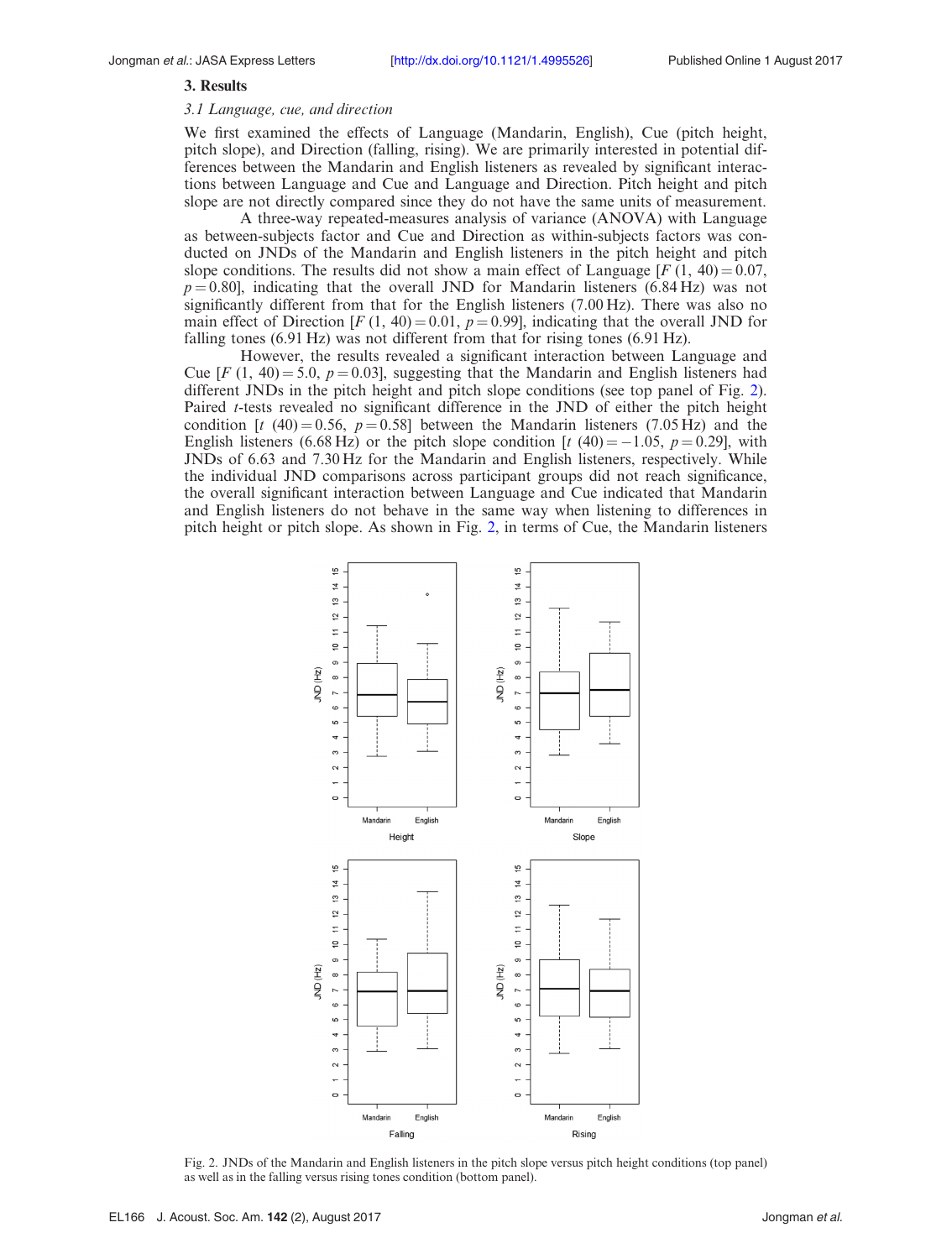had higher JNDs (less sensitivity) than the English listeners for pitch height whereas the Mandarin listeners showed lower JNDs (greater sensitivity) than the English listeners for pitch slope.

Moreover, the results showed a significant interaction between Language and Direction [F (1, 40) = 8.1,  $p = 0.007$ ], indicating that the Mandarin and English listeners had different JNDs for the falling and rising tones (see bottom panel of Fig. [2\)](#page-4-0). Follow-up tests revealed a marginally significant difference in the JND both for the Mandarin listeners [t (20) = 2.0,  $p = 0.059$ ] between falling (6.54 Hz) and rising (7.13 Hz) tones and for the English listeners [t (20) = 2.0,  $p = 0.056$ ] between falling (7.29 Hz) and rising (6.69 Hz) tones. In terms of Direction, while the Mandarin listeners had lower JNDs (greater sensitivity) than the English listeners for falling tones, the Mandarin listeners showed higher JNDs (less sensitivity) than the English listeners for rising tones.

#### 3.2 Comparison within pitch height and pitch slope conditions

Next, we investigated the effect of test stimulus manipulation within the pitch height and the pitch slope conditions. The pitch height condition consisted of four blocks varying in pitch direction (falling, rising) as well as extent (higher vs lower). The pitch slope condition consisted of four blocks varying in pitch direction (falling, rising) as well as steepness (shallower vs steeper). Figure 3 shows the JNDs of the Mandarin and the English listeners in each condition for pitch height and pitch slope stimuli.

For pitch height, a three-way repeated-measures ANOVA with Language (Mandarin vs English) as between-subjects variable, and Direction (falling vs rising) and Extent (higher vs lower) as within-subjects variables was conducted on JNDs of the Mandarin and English listeners. The results did not show significant main effects of Language  $[F (1, 40) = 0.07, p = 0.80]$  or Direction  $[F (1, 40) = 0.5, p = 0.48]$ , indicating that the overall JND for falling tones (6.95 Hz) was not significantly different from that for rising tones (6.78 Hz) in the pitch height condition. But the results did show a significant effect of Extent [F (1, 40) = 33.4,  $p = 0.001$ ], indicating that the overall JND for the higher condition (5.75 Hz) was significantly smaller than that for the lower condition (7.97 Hz).

Moreover, there was a significant interaction between Language and Direction  $[F(1, 40) = 4.3, p = 0.045]$ , suggesting that Mandarin and English listeners were differentially sensitive to falling and rising tones. While the overall interaction was significant, none of the individual comparisons reached significance (Mandarin group  $[t(20)]$  $= -1.04$ ,  $p = 0.31$ ; English group  $[t(20) = 1.85, p = 0.08]$ ; (Falling tones  $[t(40)$ )  $= -0.20, p = 0.84$ ; Rising tones [t(40) = 1.30, p = 0.20]).



Fig. 3. JNDs of the Mandarin and English listeners for pitch height and pitch slope as a function of direction (falling, rising).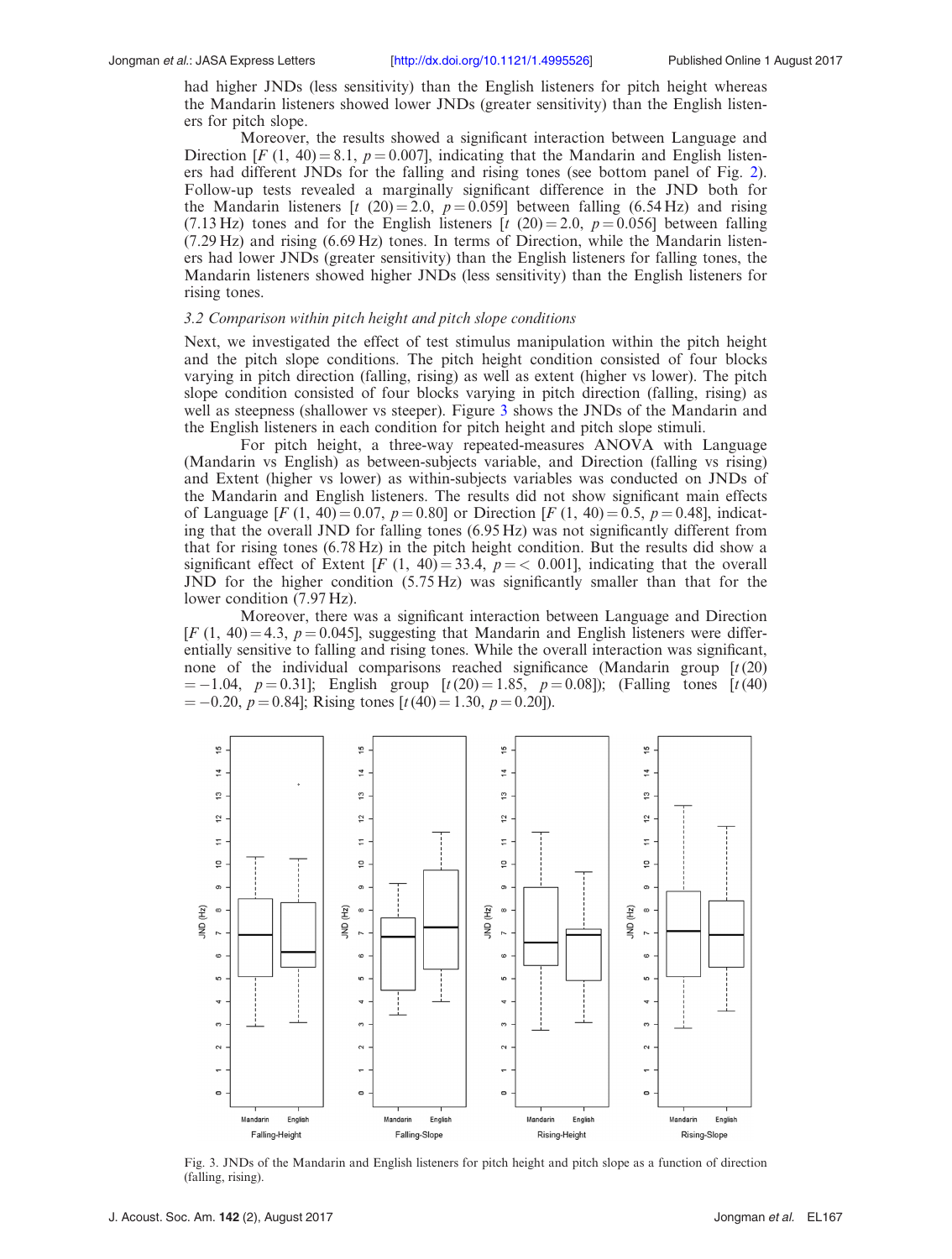For pitch slope, a three-way repeated-measures ANOVA with Language (Mandarin vs English) as between-subjects variable and with Direction (falling vs rising) and Steepness (shallower vs steeper) as within-subjects variables was conducted on JNDs of the Mandarin and English listeners. There was no significant main effect of Language [F (1, 40) = 0.07, p = 0.80] or Direction [F (1, 40) = 0.31, p = 0.58], indicating that the overall JND for falling tones (6.88 Hz) was not significantly different from that for rising tones (7.05 Hz) in the pitch slope condition. But there was a significant effect of Steepness [F (1, 40) = 30,  $p < 0.001$ ], indicating that the overall JND for the steeper condition (5.84 Hz) was significantly lower than that for the shallower condition (8.09 Hz).

Moreover, there was a significant interaction between Language and Direction  $[F(1, 40) = 4.9, p = 0.03]$ , as well as between Language and Steepness [ $F(1, 40) = 15.3$ ,  $p < 0.001$ . A significant three-way interaction between Language, Direction, and Steepness  $[F(1, 40) = 6.6, p = 0.01]$  was also found.

Paired t-tests to explore the Language by Direction interaction showed a marginally significant effect of Direction for the Mandarin group [t (20) = -2.0,  $p = 0.058$ ], suggesting that the Mandarin listeners' JND for falling tones (6.20 Hz) was lower than that for rising tones (7.06 Hz) while the comparison did not reach significance for the English group (falling: 7.56 Hz; rising: 7.05 Hz) [t (20) = 1.15,  $p = 0.26$ ]. Independent t-tests showed an effect of Language for the falling tones: Mandarin listeners (6.20 Hz) had significantly lower JNDs than English listeners (7.56 Hz) [t (40) = -2.1,  $p = 0.04$ ] while this comparison did not reach significance for the rising tones  $[t (40) = 0.01]$ ,  $p = 0.99$ ] (Mandarin: 7.06 Hz; English: 7.05 Hz).

Exploring the Language by Steepness interaction, paired  $t$ -tests showed a significant effect of Steepness for the Mandarin group [t (40) = 5.6,  $p < 0.001$ ] with lower JNDs in the steeper conditions (4.70 Hz) than the shallower conditions (8.55 Hz) but this difference did not reach significance for the English group  $[t (40) = 1.45, p = 0.16]$ (steeper:  $6.98$  Hz; shallower:  $7.62$  Hz). An independent  $t$ -test showed a significant effect of Language for the steeper conditions, with lower JNDs for the Mandarin (4.70 Hz) than the English listeners (6.98 Hz) [t (40) =  $-3.4$ ,  $p = 0.002$ ] but not for the shallower conditions  $[t (40) = 1.1, p = 0.28]$  (Mandarin: 8.55 Hz; English: 7.62 Hz).

For the three-way interaction between Language, Direction, and Steepness, independent *t*-tests showed that the Mandarin listeners  $(3.83 \text{ Hz})$  had a significantly lower JND than the English listeners (6.09 Hz) in the Falling-Steeper condition [t (30.3) = -3.7,  $p < 0.001$ ], and that Mandarin listeners (5.57 Hz) had a significantly lower JND than the English listeners (7.87 Hz) in the Rising-Steeper condition [t (40)  $=-2.6, p=0.01$ . Moreover, English listeners (6.22 Hz) had a significantly lower JND than Mandarin listeners (8.54 Hz) in the Rising-Shallower condition  $[t(40) = 2.4]$ ,  $p = 0.02$ ] while this effect did not reach significance in the Falling-Shallower condition  $[t (40) = -0.50, p = 0.62]$  (Mandarin: 8.56 Hz; English: 9.03 Hz).

To sum up, for pitch height, while listeners were more sensitive to higher pitch stimuli, the height of the contours (higher vs lower) was not found to modulate the Mandarin and English listeners' different sensitivities to tones. In contrast, for pitch slope, the results indicate that the Mandarin and English listeners' different sensitivities to tones are modulated by the pitch direction (falling vs rising) and steepness of the contours (steeper vs shallower). For pitch slope, the Mandarin listeners were more sensitive to the falling tones and the tones in steeper conditions compared with the English listeners.

#### 4. Discussion and conclusion

The current study examined Mandarin and English listeners' sensitivity to pitch direction, height, and slope at the psychoacoustic level by measuring JNDs. Our findings extend those of [Liu \(2013\)](#page-7-0) who reported JNDs of tone discrimination in terms of onset and offset position for English and Mandarin listeners, but did not separately test the two groups of listeners' sensitivity to pitch height and pitch slope. Consistent with previous studies on tone perception, we found that English listeners showed greater sensitivity to pitch height than Mandarin listeners. We also found that Mandarin listeners were more sensitive to pitch slope than English listeners [see [Gandour and Harshman \(1978\)](#page-7-0) for similar results for Thai versus English listeners]. This pattern of results supports previous explanations based on the linguistic relevance of tonal characteristics. While slope is a dimension that is linguistically relevant to speakers of Mandarin and many other tone languages, speakers of non-tonal languages such as English focus on more general non-linguistic characteristics of tone such as pitch height (average pitch) (e.g., [Gandour](#page-7-0) [and Harshman, 1978;](#page-7-0) [Gandour, 1983\)](#page-7-0).